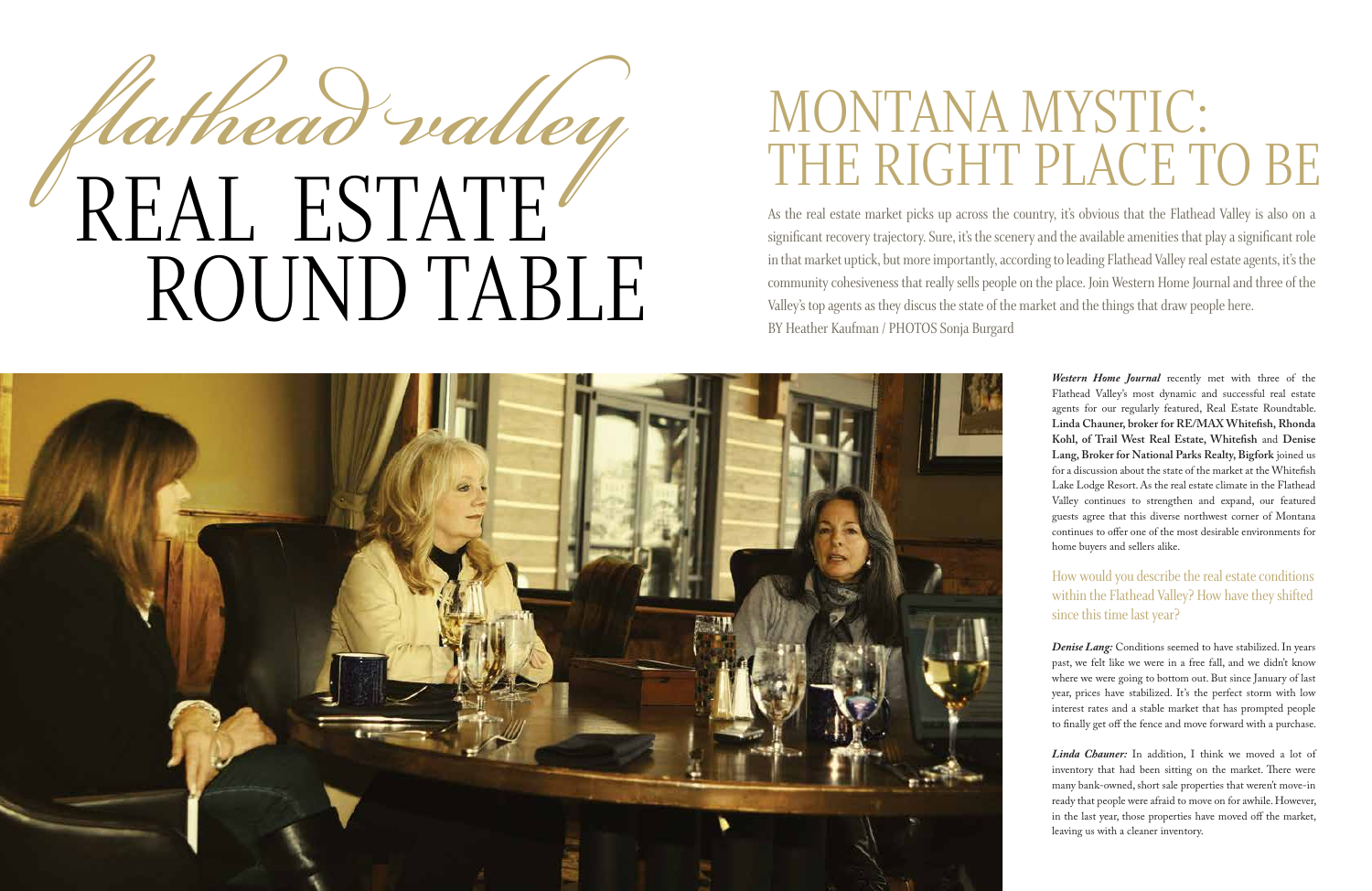## Do you see lending and available financing as a barrier to sales right now? Do you anticipate this to change?

*Lang:* I moved here from Colorado 14 years ago where I owned a mortgage company. I pay very close attention to the mortgage market. In fact, I just read an article that states that the average credit score for a conforming loan product was 756, which is amazing. The average credit score in the United States currently rests at 720. In addition, the average score for declined loans was 729. So, those numbers have moved considerably from when I was doing loans. At the time, 680 was the benchmark. So, now we are moving around 75 points above that. We are moving into a mortgage market where fewer and fewer people are able to qualify.

Kohl: I don't deal in a lot of mortgages. Few of my clients need mortgages or they come from Canada and already have their financing secured when they arrive. However, interest rates are still good. I have had very few problems with securing financing for buyers.

We have had some difficulties with higher-end properties. Jumbo loans are getting extraordinarily difficult to obtain, and I think consumers don't necessarily understand that there are two markets the jumbo market and the conforming market. The conforming market is much friendlier, but the jumbo market is a very painful process. I don't think that is going to change anytime soon.

*Chauner:* I agree with Denise that it is a little bit harder to secure financing. The restrictions on mortgages have been raised. In this last year, I have had the opportunity to work with high- and lowend buyers. For first-time home buyers, it is important that realize that their income to debt ratio is at least 55 income to 45 debt percentage. That has raised 10 points in the last few years. There used to be conventional 3 percent-down loans that are no longer available. Also, the private mortgage interest is now included and has to be paid on top of the initial loan. It is important to have at least 20 percent down, especially for first-time home buyers. It used to be that one could pay their mortgage insurance on the loan until they had 20 percent equity in the property and then that higher interest rate would change. Now, it is necessary to pay the mortgage insurance for the life of the loan. So, interests rates have bumped up a bit, but they are still at record lows. However, the restrictions have gotten greater. I don't really see that as a negative because I think that it is important to have qualified people buying homes.

*Rhonda Kohl:* Flathead Valley is up \$150 million in sales over 2012. With inventory down, vacant lot sales are up and more new structures are being built. I see the market getting better and better.

## How do the different neighborhood areas and housing types compare as far as desirability to buyers?

*Chauner:* I would really have to say that there is a buyer for every area and property type in the valley. Different cities attract different buyers. As far as numbers, availability, and price range, there are variances, but there are buyers here for every market.

*Lang:* We have buyers in all areas and for all varieties of property. This is a highly desirable area.

What would be your ideal listing for an easy sell this winter in terms of size, finishes, amenities, location, and features?

*Kohl:* Ideally, something here in Whitefish or Big Mountain with high-end finishes somewhere in the half-million dollar range for a second-home owner. Something in Ironhorse would also be highly desirable. Lot sales are also way up. More vacant lots, ideally around water, would be wonderful. We have many out-of-state buyers looking for the perfect Montana setting.

*Lang:* We often joke in our office that we would like to have a whole bundle of houses priced from \$350,000 and up that are either log or log-finish on five acres with a view and a stream running through it. If we had that, we could sell all day long! Buyers have in mind a certain Montana mystic that they are looking for and think that they want. They also want it move-in ready with a modern kitchen complete with the granite and stainless. Buyers want all this and the Montana mystic.

*Chauner:* The buyers want acreage, water running through it, and a view. They want all this for \$350,000 to \$500,000. The problem is this type of property just doesn't always exist. But we are running out of our spec-home market. The spec-home builders bought all of the bank-owned lots and were able to build and sell homes on them. So for me, if I could have properties somewhere between 1,800- to 2,200- square-feet with three bedrooms, two baths and a den for around \$350,000, I could sell those all day long.



[ Denise Lang, National Parks Realty ]

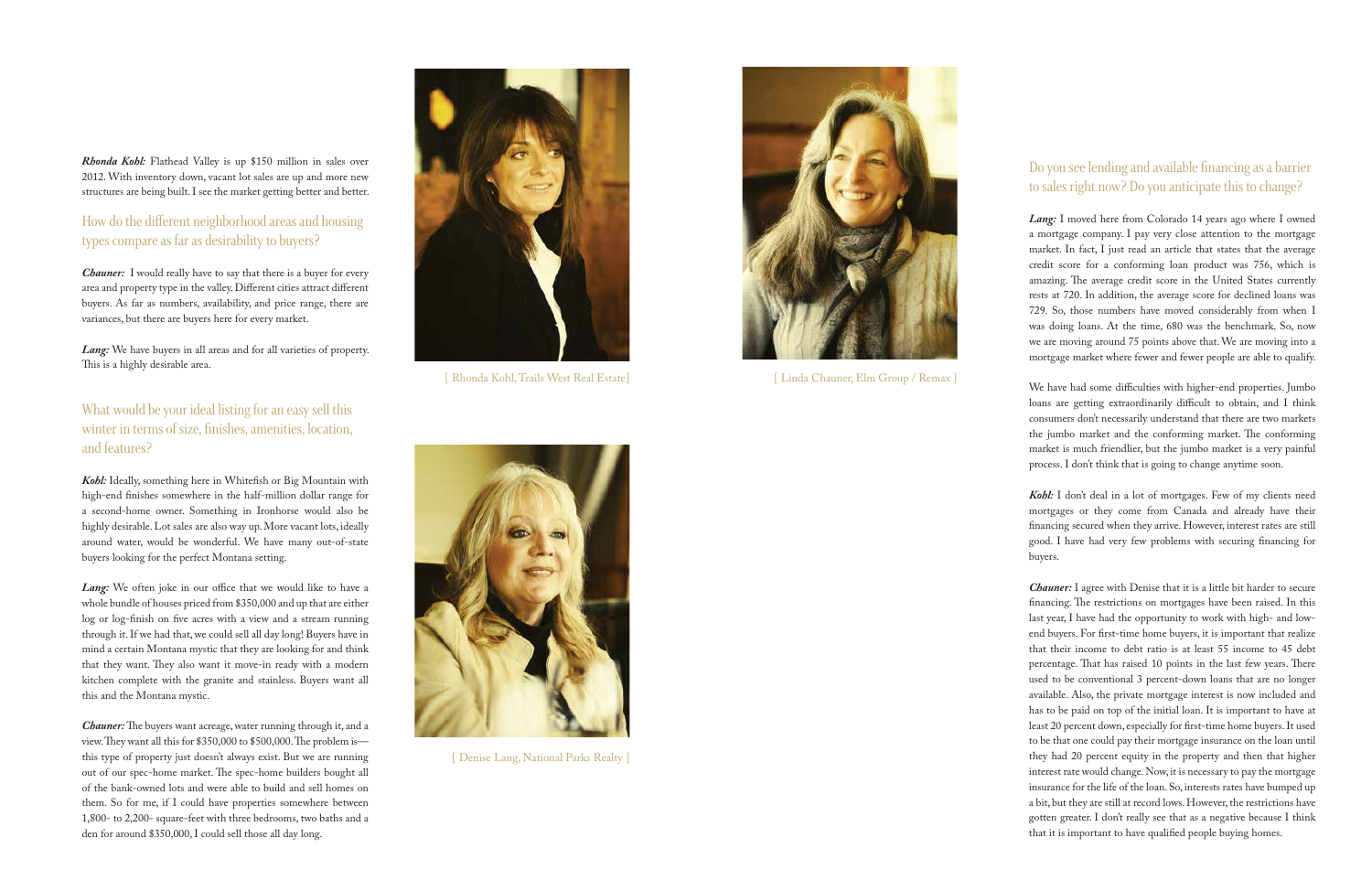

Last spring's WHJ Real Estate Roundtable indicated that one of the barriers holding the market back was the availability of completed, ready-to-move-in homes that wouldn't require upgrading. Is this still the case?

*Kohl:* I think that there still is a demand. There is so much building going on, but still I have clients in the \$225,000 to \$450,000 price range who would rather buy something built, but they will buy a lot and build instead. I have had two clients already this year who decided to buy lots and build because they were unable to find anything that suited them. It has improved because of all the building that is going on, but it still is an issue.

Lang: Build-to-suit properties are up considerably. In Bigfork, we have developments that were bank-owned that developers have purchased and now the banks are advancing the funds for spec-home building. The properties have really nice finishes. There is a formula. Again, we are back to the 3-bedroom, 2-bath, 2,200-square-feet in that \$250,000 to \$400,000 price range with a nice kitchen category. We haven't had spec building in 6 or 7 years. So, it is nice to see again.

I recently had dinner with someone from one of the local banks, and he asked what I was seeing that people wanted to buy. If we were running out of inventory in the \$250,000 to \$350,000 price range and whether he should move forward with loan approvals for spec homes again. My answer to him was absolutely, yes! Most certainly!

"I see Montana as an up-and-coming place where any purchase is a good investment at this time. I see the growth and changes in this market happening slowly and methodically, and we have reached very fair pricing of our real estate."

–RHONDA KOHL

Lang: I don't know that I have anything to add to that. I see the same situation in the areas around Bigfork as well.

*Lang*: What is interesting about this valley, and I remember when we just were in the bubble, just before the crash, reading the front page of a Daily Interlake article about the boom in the construction trade. We had just

*Chauner:* I think that because of all the land and lot sales, coupled with good pricing, we have cleared out inventory. Now we are seeing the next phase. I agree, it is great to see all of the spec-home building and our builders staying busy. One thing that is helping is that quite a few of our builders are willing to build to suit—especially in Kalispell. So, they are willing to take on construction costs, which are hard for a lot of clients to qualify for. In Whitefish, though, I do think we are running out of spec homes.

## What other barriers do you see to the market?

*Chauner:* I see that we have sold out of the inexpensive residential lots. The highly desirable areas in the valley that initially offered empty lots for sale are now with occupied with spec homes. What is interesting is that many of these established developments are instigating their second phase of building. The lots that are available are similar in size and location to what they were when they first came on the market in the 1960s and 1970s, and they are becoming available. We just don't know what to expect on that yet.

I personally see the pricing as a little bit aggressive. But it is interesting because if there is nothing else available, it is going to drive up those prices significantly. This concerns me a little bit, as this will affect our spec-home builders and ultimately, the buyers.

*Kohl:* As far as high-end buildings and lots, Ironhorse has 15 or 16 new builds and lot sales are just phenomenal. The lots for sale range from low-end to high-end. There is not so much spec, but the lots are coming

available.

#### What role does Montana's strong economic recovery and job growth play in the arrival of new buyers?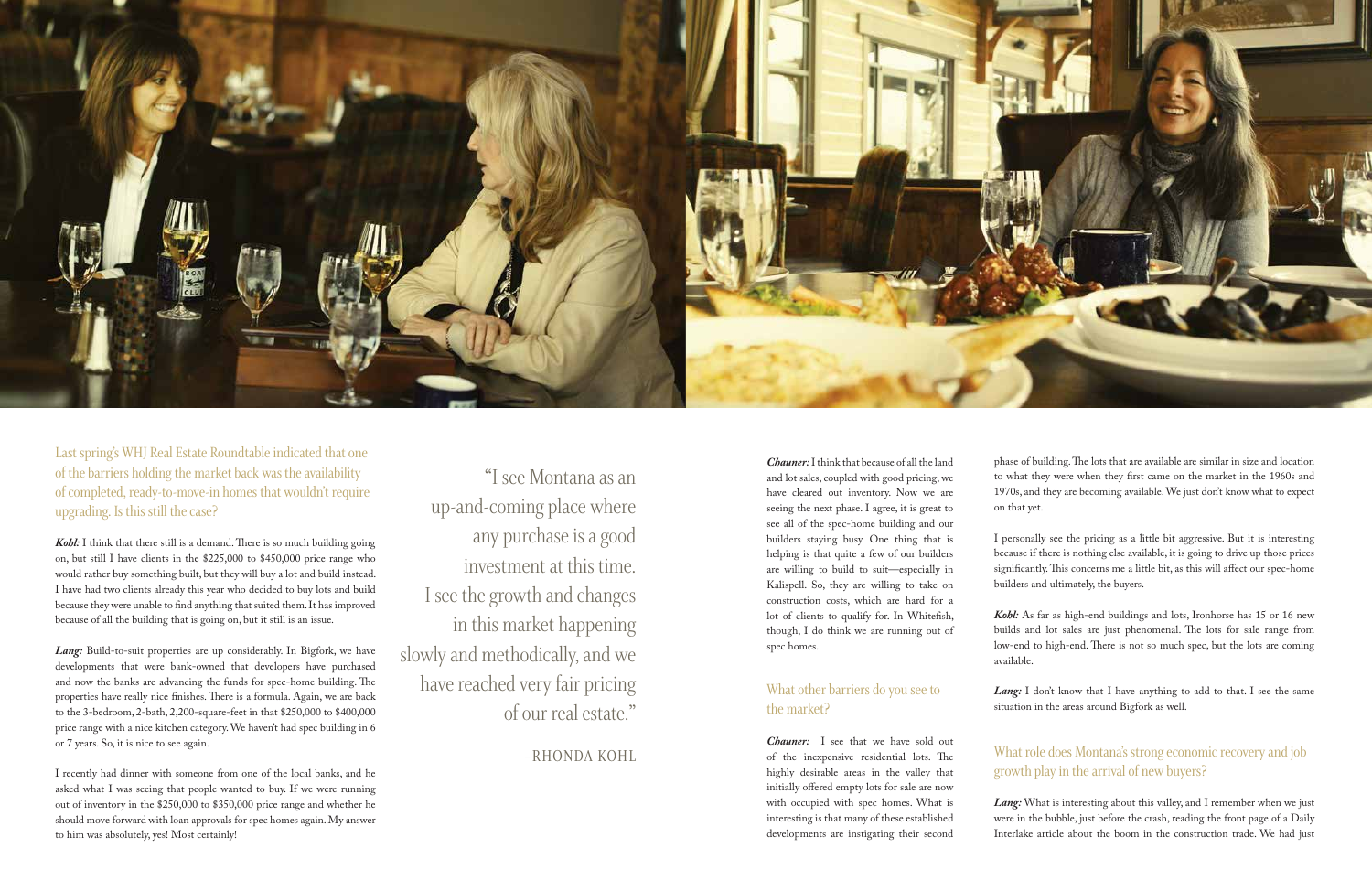surpassed 1 billion dollars in sales that year. So, we were really adversely affected by the crash. That construction was what was really driving the economy in this area. We had, not only an influx from out of state buying houses, we had our trades people buying, too. So, when that market dried up, it was our local people that were most affected. Our workers were the one's who lost their homes and our communities really felt that. In the polar extremes of our valley, the high end buyers weren't really affected. It was the middle class and the poor who suffered.

**Chauner:** I think our state has greatly improved it's economy in the last few years. With the oil boom and some new industry moving into the area, our housing economy is growing again. I think that the Montana West Economic Development organization is doing an awesome job bringing business here. They put on a great annual economic forum in January, which I highly recommend. Every time I drive around the area, I am seeing new companies establishing themselves in the Flathead. This is really exciting to me.

Now, what I have seen, thankfully, is that I have never sold so much land as what I have since 2012. Now, this year, I am showing people a lot of homes and many end up buying land and building to suit, instead. So, the result is that 12 trades people are back at work again and our whole system of the economy is benefiting. This I see more than industry moving in to the area, but we are seeing that, as well. I recently had a client from out of town I showed properties too that has decided to move their whole company and employees to our area. They see this area as business friendly, compared to other states and that is making a difference.

Lang: I am seeing a mix of buyers from all spectrums. I am selling everything from land to family homes and vacation homes. Definitely, starting in the early part of last year and into July, I saw many first time home buyers that were able to get amazing RD loans and low interest rates. Then, as the summer progressed, that switched to more Canadians and second home buyers. That trend has continued throughout the rest of 2013 and into this year.

*Kohl:* I see a lot of Canadians coming in buying second homes. There is a very strong drive from Alberta and Calgary. I see this influx helping our local economy, tremendously. Our natural resources, climate and economy keep this a highly desirable area.

What is your mix of buyers geographically? Full-time/parttime, Flathead Valley residents shifting homes, westerners, elsewhere in the US, international?

*Kohl:* Most of my buyers are second home buyers. I have had a few first time home buyers that have moved from out of state and have started new companies here or have gotten a job here. The rest are mostly Canadians or from Washington who are here purchasing second homes.





*Chauner:* Last year was an interesting year. In the past, my clients have been equally distributed with listings and buyers. This last year, however, has been skewed with 75% listings to 25% buyers. That tells me a couple of things. One, that the market is stabilizing from those awesome deals of homes being sold below market value. Most of my homes were being sold to people that were not going to be living here. Even if it was acreage, which usually indicated a client that is going to be living here, the land was being sold for second homes. As markets in others states improved, ours stabilized. Even 15 to 20 acre parcels were being purchased as second homes. This comes back to that Montana mystic. When people come here, they want more than an acre. This is what having a home in Montana is all about. So, I would have to say that most of my buyers are coming from other areas. They are relocating here, as much as they are vacationing here.

What are the attractions that appeal to people locating here? What's important as far as the quality of life, schools, community fabric of non-profits, the resort offerings, trails and open space, accessibility, etc.?

*Kohl:* I think that having easy accessibility in and out of here through the international airport is a huge draw for my clients. Of course, being in Northwest Montana, a big lure is being near Glacier National Park. There are so many recreational things for people to do. In addition, we have a nice culture of theater, and great hospitals and doctors here. One fellow I recently worked with here from California spoke very highly of our school system. He says our public schools offer an education that is as good or better than anywhere else he has seen. We also have a nice business district here. One more thing that I would add is our elevation. We are at a perfect elevation that hovers around 3,000 feet above sea level and that is a big factor in people's health.

*Lang:* When we moved here, we moved here from Colorado. So, I ask myself constantly what it was that brought us here. Going back to Rhonda's comment about the airport, my husband was working for an ad agency in San Francisco, so it was really important for him to have an airport that was able to consistently get him in and out of the area. What is true about this area is that you can go from Kalispell to anywhere in the world. That is a big plus.